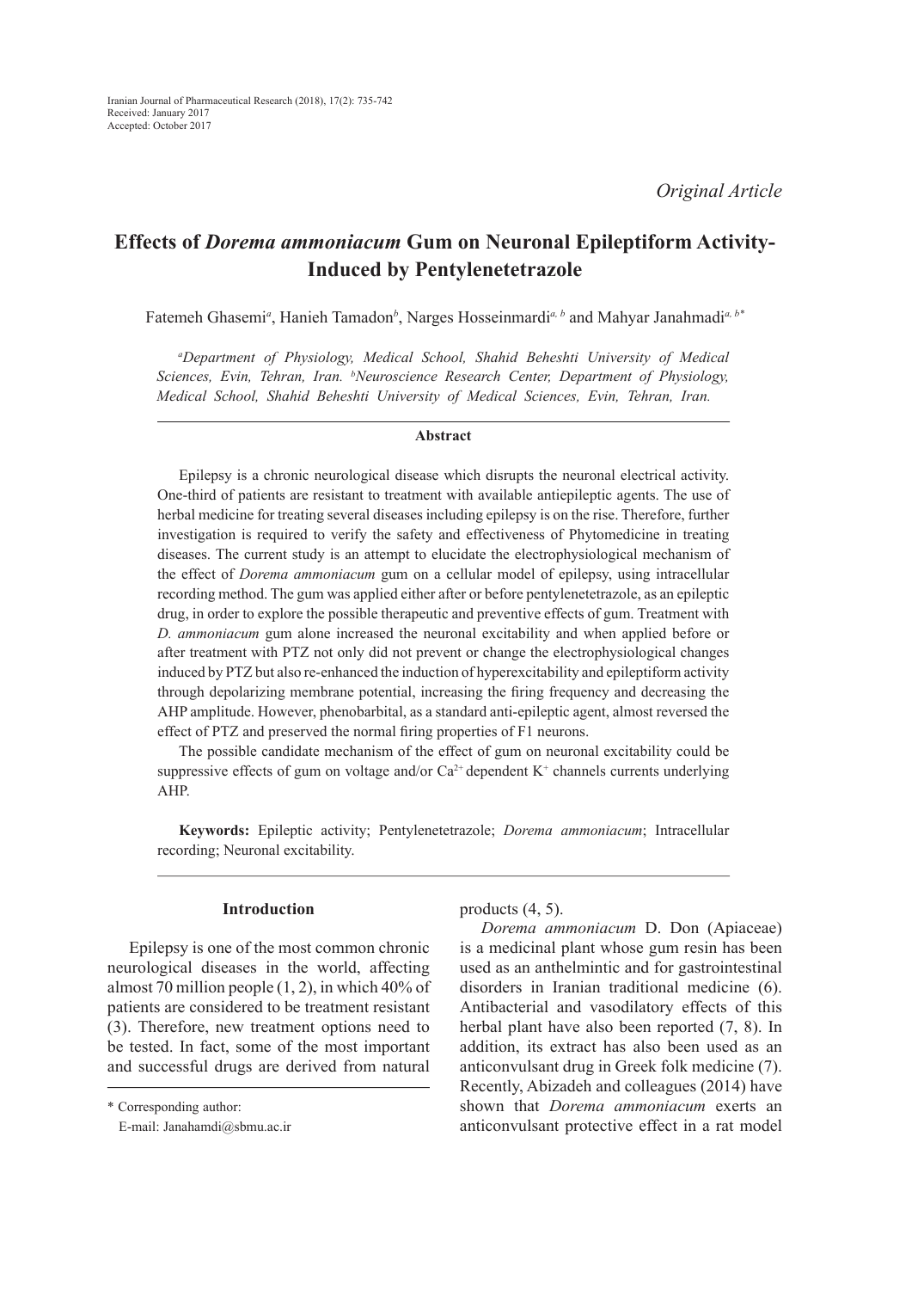of chemical kindling (9). However, its effect at the cellular level has not been investigated to date. In the present study, the mechanism of the effect of *Dorema ammoniacum* gum resin on epileptiform activity and neuronal hyperexcitability induced by PTZ in snail neurons was assessed.

#### **Experimental**

Conventional intracellular recording technique under current clamp condition was performed on F1neuron of *Helix aspersa* (Iranian garden snail). Animals were collected from north of Iran. They were maintained at room temperature (23  $\pm$  2 °C), in a 12-h light/12-h dark cycle, and were fed fresh lettuce ad libitum. All experiments were conducted in accordance with protocols approved by the Shahid Beheshti University of Medical Sciences.

First, the shell of the snail was removed using a bone cutter and a vertical incision was made on the head in order to expose the ganglionic mass. Then, the ganglion was dissected out and transferred into a Sylgard covered chamber and pinned by the nerves and edges of the connective tissue to the bottom of the recording chamber. The superficial layers of the connective tissue surrounding the neurons of ganglion were torn off using forceps without any proteolytic enzymes. F1 neuron was then identified by location, its size, and colour. The neuronal spontaneous firing activity was recorded in a normal snail Ringer solution containing (in mM): KCl (4),  $MgCl_2(5)$ , CaCl<sub>2</sub> (10), NaCl (80) HEPES (5), Glucose (10).

Axoclamp 2B amplifier (Axon Instrument, USA) was used to intracellularly record under current clamp condition from F1 neurons. The reference electrode in all experiments was an Ag/AgCl within an agar bridge (%4 agar in snail Ringer). Microelectrodes were filled with KCl (3M) having resistances of 2-5( $M\Omega$ ).

Neuronal activity was recorded before (control), and after exposure to PTZ (25 mM) and following combination treatment with either *D. ammoniacum* gum and PTZ or phenobarbital and PTZ. Then, recorded data were digitized using a 16-bit A/D converter (ADInstrument,

Australia) and stored for further analysis using Peak analysis (ADInstrument), Graph Pad prism, Mini analysis (Synaptosoft Inc.) and SPSS softwares.

The experimental groups were divided into two main groups. In one group, gum was added to the Ringer solution after PTZ application in order to examine the possible therapeutic effect of gum on an epileptic model. The other group, gum was extracellularly applied before induction of epileptiform activity induced by PTZ in order to assess the protective effect of gum. Then, each group was subdivided into several groups. The first group consisted of  $PTZ + Gum$  0.01%,  $PTZ + Gum$  0.1%,  $PTZ +$ Gum  $0.3\%$  and PTZ + Phenobarbital (600  $\mu$ M) (10). The second group included Gum  $0.1\%$  + PTZ, Gum 0.3% + PTZ and Phenobarbital (600  $\mu$ M) + PTZ.

For each experimental group, at least 5 cells with stable resting potential greater than -39 mV were recorded and analyzed. Following 5-10 min of control recording, in protective group, 0.1% and 0.3% concentrations of Gum *ammoniacum* or phenobarbital were applied and recordings were made for 10 min, then PTZ was added in the presence of gum or phenobarbital. In the therapeutic group, first PTZ (25 mM) was applied to the Ringer solution and after 5 min of recording either gum *ammoniacum* (0.01%,  $0.1\%$  and  $0.3\%$ ) (10) or phenobarbital was added to the Ringer solution containing PTZ.

One-way analysis of variance (ANOVA) followed by Tukey's test post-hoc was used to examine significant differences between the groups. The results were reported as mean ± SEM. The mean difference was considered significant at the 0.05 level.

#### **Results**

The F1 neuron of *Helix aspersa* exhibited spontaneous rhythmic activity in control condition (Figure 1). Following application of PTZ (25 mM), paroxysmal depolarization shift (PDS), the characteristic of epileptiform activity, and burst activity was induced (Figure 1). Then, in order to evaluate the therapeutic effect of gum *ammoniacum* against epileptiform activity induced by PTZ, three concentrations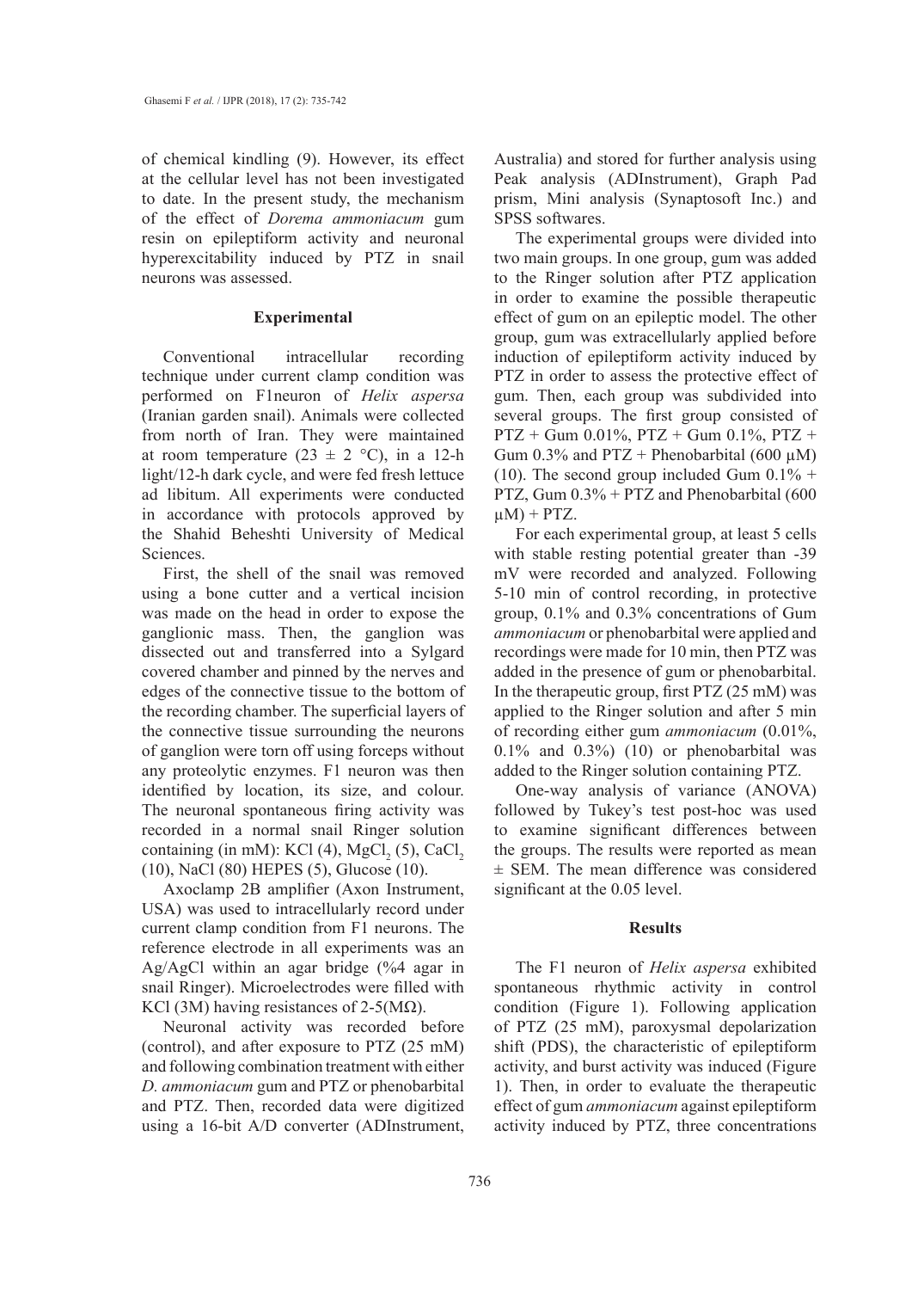

**Figure 1.** Application of *Dorema ammoniacum* gum did not reduce or prevent **Figure 1.** Application of *Dorema ammoniacum* gum did not reduce or prevent the PTZ-induced epileptiform discharges. Example traces showing spontaneous firing activity for representative neurons in control, after treatment of PTZ alone and following application of PTZ either prior or after exposure to gum.

of gum were added (0.01%, 0.1% and 0.3%) to the Ringer solution containing PTZ. Although the application of gum on PTZ-treated neurons apparently changed the bursting pattern, it did not completely eliminate the epileptiform activity induced by PTZ (Figure 1). Next, alterations in the action potential characteristics were examined under different experimental conditions.

### *Effects of PTZ on the electrophysiological properties of F1cells*

Acute exposure to PTZ resulted in a significant depolarization of the resting membrane potential (RMP) (from  $-44.08 \pm 0.11$ mV in control *vs* -40.97  $\pm$  0.1 mV after PTZ; *p*  $\leq$  0.001; Figure 2A), and a significant increase in the firing frequency (from  $2.34 \pm 0.022$  Hz

 $10\%, 0.1\%$  and  $0.3\%$ ) to in control *vs.*  $2.83 \pm 0.024$  in the presence of PTZ;  $p \le 0.001$ ; Figure 2B). It reduced also significantly the AHP amplitude (from -6.78  $\pm$  0.11 mV in control *vs.* -2.21  $\pm$  0.06 mV following PTZ;  $p \le 0.001$ ; Figure 2C).

> *Assessment the possible therapeutic effects of gum ammoniacum or phenobarbital on electrophysiological alterations induced by PTZ*

> Bath application of *D. ammoniacum* gum at concentrations of  $0.01\%$ ,  $0.1\%$ , and  $0.3\%$ following PTZ exposure, further depolarized the membrane potential which was significantly different when compared with either control or PTZ alone groups  $(-32.91 \pm 0.19 \text{ mV}, -37.47 \pm 1.00 \text{ mV})$ 0.23 mV and  $-39.16 \pm 0.11$  mV in the presence of PTZ plus gum 0.01%, 0.1% and 0.3%,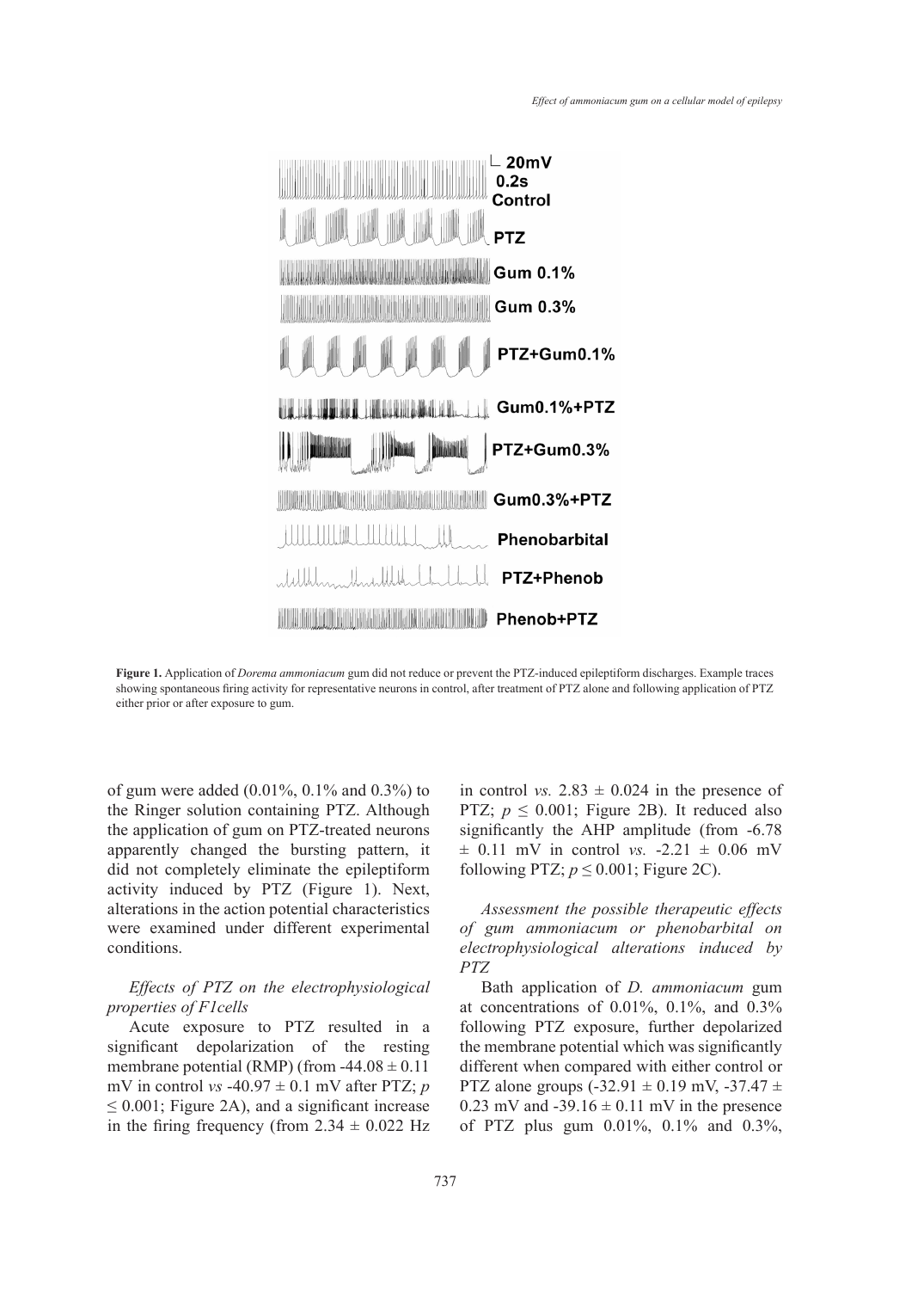

**Figure 2.** The *ammoniacum* gum did not eliminate the effect of PTZ on electrophysiological properties of F1 neuron. (A) Summary histograms indicating the effect of PTZ alone and in combination with gum on (B) resting membrane potential firing frequency and (C) AHP amplitude. \*\*\* and †††*p* < 0.001, represent the significant difference compared to control and PTZ, respectively.

respectively  $p \leq 0.001$ ; Figure 2A).

Combined application of PTZ plus gum  $(0.01\%, 0.1\% \text{ or } 0.3\%)$  significantly enhanced the neuronal excitability as evidenced by increased firing frequency when compared either to control or PTZ alone  $(3.393 \pm 0.05 \text{ Hz})$ ,  $2.985 \pm 0.062$  Hz and  $3.47 \pm 0.04$  Hz, following exposure to PTZ plus 0.01%, 0.1% and 0.3%, respective,  $p < 0.001$ ; Figure 2B).

The amplitude of AHP was also affected, but the reduction in AHP amplitude was significant in the presence of either  $PTZ + gum$  0.1% or PTZ + gum 0.3% containing Ringer solutions  $(-1.263 \pm 0.07 \text{ mV} \text{ and } -1.122 \pm 0.06 \text{ mV}, p \leq$ 0.001; Figure 2C).

Application of phenobarbital (600  $\mu$ M), a standard antiepileptic drug, in combination with PTZ shifted significantly the membrane potential toward a hyperpolarized potential

Figure 2A).  $(-56.41 \pm 0.5 \text{ mV}, p \le 0.001 \text{ compared to control})$ and PTZ alone; Figure 2A), significantly 6) significantly enhanced reduced the neuronal firing frequency  $(2.262 \pm$ 0.11 Hz,  $p \le 0.001$ ) (Figure 2B) and increased uency when compared the amplitude of AHP  $(-2.33 \pm 0.18 \text{ mV}; p =$ <br> **Z** alone  $(3.393 \pm 0.05 \text{ Hz})$  and  $(0.90 \cdot \text{Eigure } 2C)$  compared to PTZ alone but 0.99; Figure 2C) compared to PTZ alone, but still was significantly lower than that recorded in control condition ( $p < 0.001$ ).

> *Changes in the electrophysiological properties of F1 neurons in the presence of PTZ following Pre-application of gum ammoniacum or phenobarbital: Assessing the protective effect of gum ammoniacum*

> Next, the possible protective effect of gum *ammoniacum* against induction of epileptiform activity by PTZ was examined. Therefore, after perfusion of Ringer solution containing higher concentrations of gum  $(0.1\% \text{ or } 0.3\%),$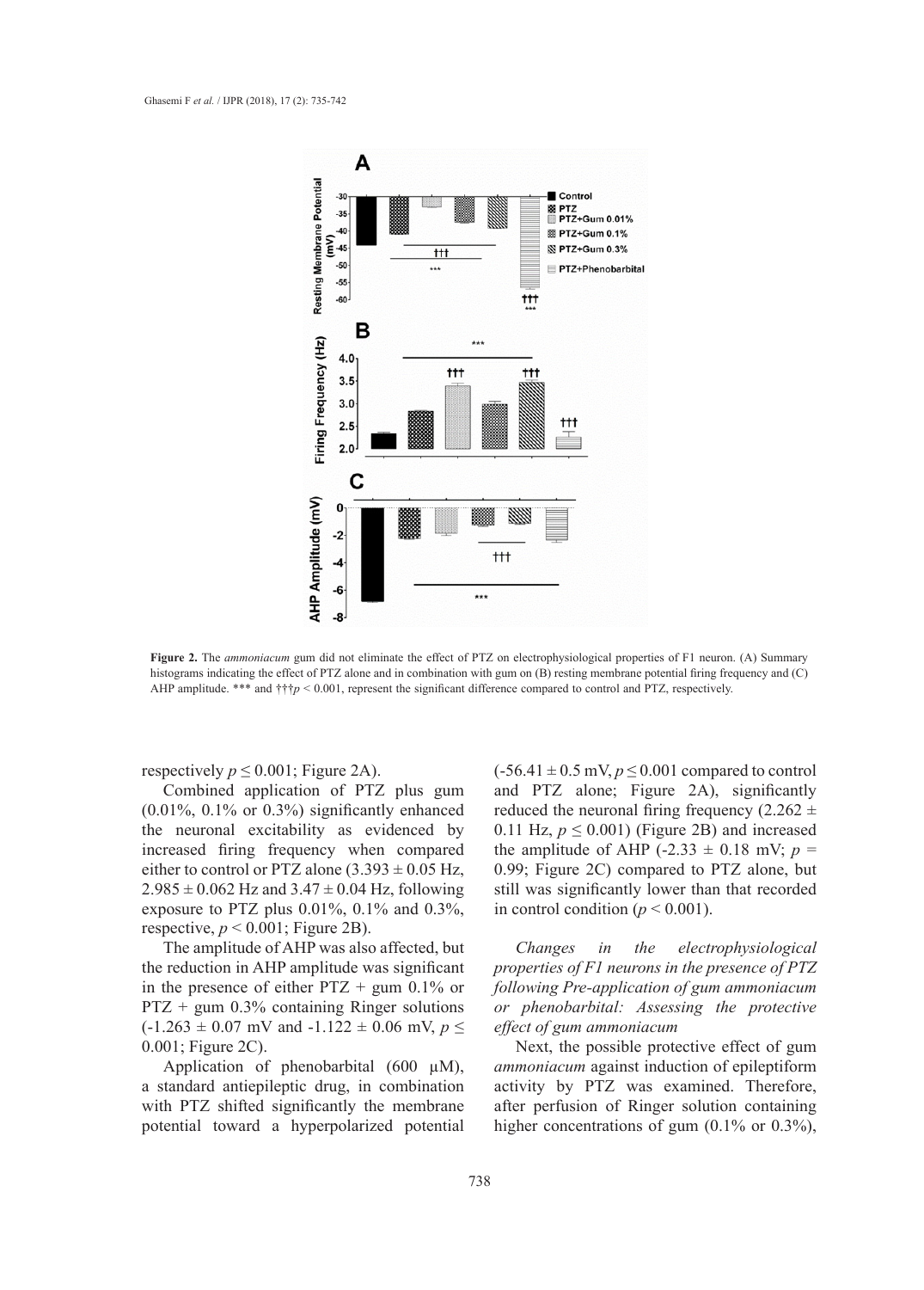

**Figure 3.** The prophylactic effects of the *ammoniacum* gum on alterations-induced by PTZ in F1 neuron. Effect of pre-treatment of gum on the induction of changes in the (A) resting membrane potential, (B) firing frequency and (C) AHP amplitude of F1 neuron. \*\*\*, †††,  $\frac{1}{2}$  and  $\frac{1}{2}$  and  $\frac{1}{2}$  and  $\frac{1}{2}$  and  $\frac{1}{2}$  and  $\frac{1}{2}$  and  $\frac$ +++ and ‡‡‡ *p* < 0.001, indicate the significant difference compare to control, gum 0.1%, gum 0.3% and phenobarbital, respectively.

PTZ (25 mM) was added to the same Ringer solution then electrophysiological responses were recorded.

Statistical analysis of electrical responses showed that when 0.1% or 0.3% concentrations of gum *ammoniacum* were applied following control recording of spontaneous activity, the  $\frac{3B}{2B}$ . RMP was depolarized and the effect was more prominent in the presence of gum 0.3% (-41.37  $\pm$  0.2 mV for gum 0.3%,  $p \le 0.001$ ; Figure 3A). Exposure to PTZ following gum *ammoniacum* (0.1% or 0.3%), depolarized the RMP and the effect was only significant for the gum  $0.1\%$  + PTZ group, compared to gum treatment alone  $(-41.10 \pm 0.14 \text{ mV}, p \le 0.001$ ; Figure 3A).

Firing frequency of action potential significantly increased following application of gum *ammoniacum*  $(3.155 \pm 0.02)$  Hz and 3.04

o the same Ringer  $\pm 0.03$  Hz, in the presence of 0.1% or 0.3%, respectively,  $p < 0.001$  compared to control  $\frac{1}{2}$  responses the respectively,  $p \le 0.001$  compared to control group; Figure 3B), and when PTZ was added, further increase in the firing frequency was .3% concentrations observed which was significant for gum  $0.1\%$  + PTZ group (4.64 ± 0.061 Hz, *p* < 0.001; Figure 3B).

Application of gum alone at concentration of either 0.1% or 0.3% resulted in a significant decrease in the AHP amplitude when compared to control values (-4.567  $\pm$  0.112 mV, -2.989  $\pm$ 0.09 mV, following application of gum 0.1% or the gum  $0.1\%$  + and  $0.3\%$ , respectively;  $p \le 0.001$ ; Figure entreated with integrated as a standard as  $3C$ . However, when neurons pretreated with 3C). However, when neurons pretreated with gum (0.1% or 0.3%) were exposed to PTZ a significant decrease in AHP  $(-1.714 \pm 0.06 \text{ mV})$  action potential significant decrease in AHP  $(-1.714 \pm 0.06 \text{ mV})$ and  $-0.908 \pm 0.03$  mV,  $p \le 0.001$ ; Figure 3C)  $0.02$  Hz and  $3.04$  was evidenced when compared to the effect of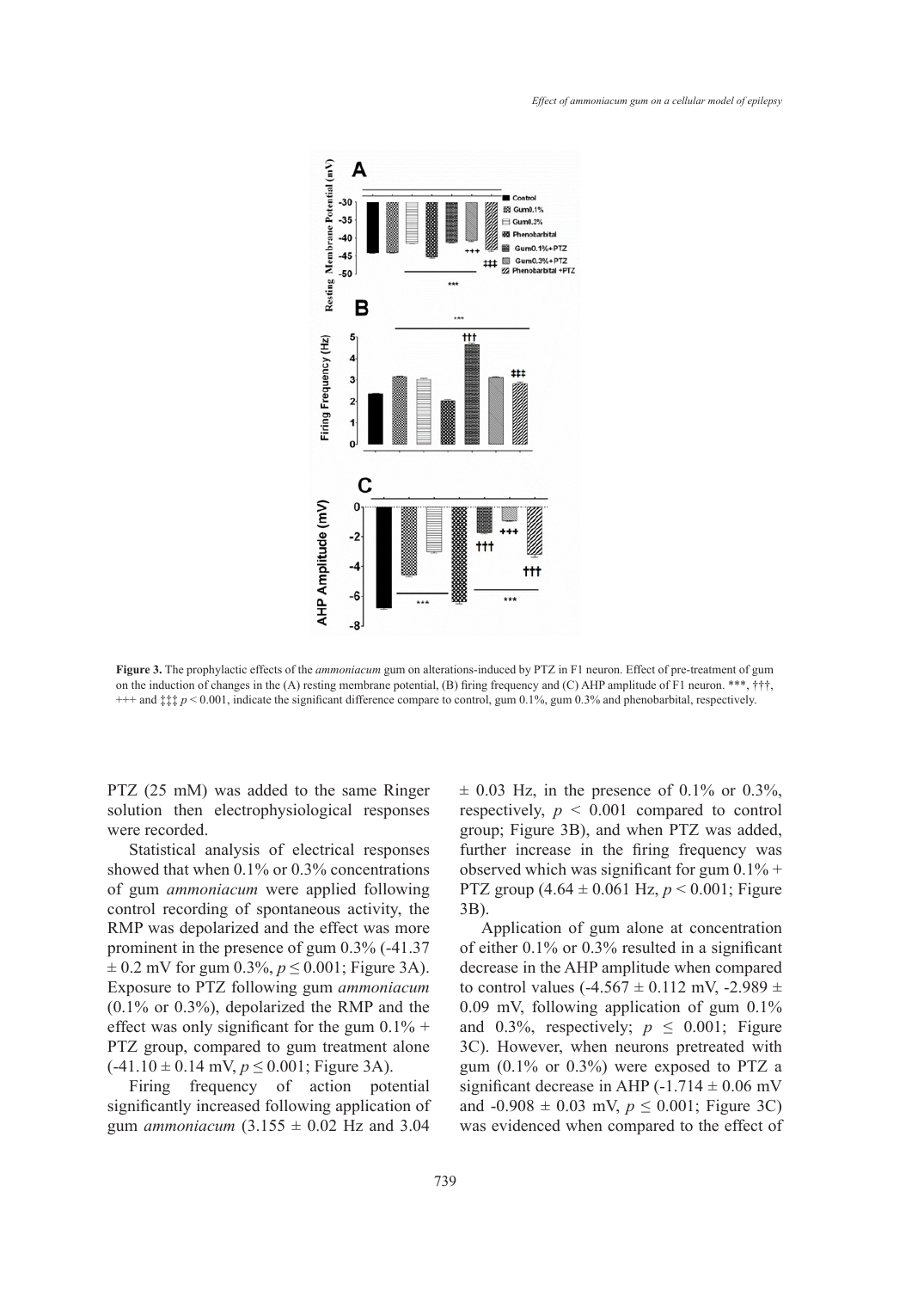gum 0.1% and 0.3% alone.

Next, the preventive effect of phenobarbital, which is considered as a standard anticonvulsant therapy, on the electrical properties of the F1 neuron was investigated. Application of phenobarbital alone to the bathing solution led to a significant shift in membrane potential toward hyperpolarized potential  $(-45.30 \pm$ 0.25 mV;  $p \le 0.001$ ; Figure 3A). Exposure of phenobarbital pretreated neurons to PTZ shifted the membrane potential towards less negative potential and restored the membrane potential almost to the control level  $(-43.29 \pm 0.43 \text{ mV})$ ; Figure 3A).

Treatment with phenobarbital alone decreased also significantly the firing frequency  $(2.02 \pm 0.05 \text{ Hz}, p \leq 0.001; \text{ Figure 3B}), \text{ but}$ application of PTZ following phenobarbital exposure, led to a significant increase in the firing frequency when compared to the control or the gum  $(0.1\% \text{ or } 0.3\%)$  groups  $(2.82 \pm 0.072)$ Hz,  $p$  ≤ 0.001; Figure 3B).

Finally, Phenobarbital itself produced a significant change in the amplitude of AHP compared to either control or gum applied groups  $(-6.375 \pm 0.15 \text{ mV}, p \le 0.001$ ; Figure 3C), but when applied in combination with PTZ caused a significant decrease in AHP amplitude  $(-3.204 \pm 0.162 \text{ mV}, p \le 0.001$ ; Figure 3C).

#### **Discussion**

Epilepsy affects more than 70 million people in the world and is one of the oldest known and most common neurological disorders which disrupt neuronal function (1, 2). However, there is no available effective radical preventive and/or therapeutic therapy. Medicinal plants for having a wide variety of phytochemical compounds are used in the treatment of diseases, including epilepsy. However, understanding the cellular mechanisms underlying the action of herbal medicine at the cellular level may help to elucidate the safety and effectiveness of them. Therefore, in the current study, we aimed to investigate the cellular effects of ammonium gum on neuronal excitability in an epileptic model.

*Dorema ammoniacum* D. Don. (Apiaceae) is one of the most important endemic medicinal plants in some of the Asian countries including Iran (11). It produces a medicinal gum resin commonly known as *ammoniacum* gum. In Iranian folk medicine, its gum resin has been considered beneficial in the treatment of spastic pains, intestinal parasitic infections, skin inflammation, stimulant, antimicrobial, and vasodilator (12-14). The gum also is used in food industry, confectionery products (14); therefore, investigating the effect of gum on neuronal activity is essential.

Findings of the present study indicated that in application of gum alone caused an increase in firing frequency and decreased AHP amplitude. Pretreatment with gum did not eliminate the ability of PTZ to depolarize the membrane potential, to induce hyperexcitability, and to reduce AHP amplitude.

However, when phenobarbital was used as an antiepileptic drug and then its effect on excitability was compared with those of gum, we found that both in therapeutic and preventive groups, phenobarbital reduced neuronal excitability.

On the other hand, in the therapeutic group in which gum was applied after induction of epileptiform activity did not only reduce the neuronal excitability induced by PTZ, but also resulted further increase in the neuronal epileptiform activity. This was associated with further membrane depolarization, higher firing frequency, and lower AHP amplitude.

There is so far, no report describing the effect of *ammoniacum* gum at the cellular level and the exact mechanism by which the gum affect the neuronal excitability is not known; however, there are several possible explanations which have been deduced from the current clamp results. First, exposure to gum alone significantly decreased the AHP amplitude which thereby decreased neuronal excitability. Consistent with this finding, there are many evidence suggesting that AHP regulates the neuronal firing rate (15-18).

Here, we also showed that both therapeutic and preventive treatments of gum did not produce a clear antiepileptic effect against epileptiform induction by PTZ, while phenobarbital, as a standard antiepileptic agent, showed inhibitory effect both in therapeutic and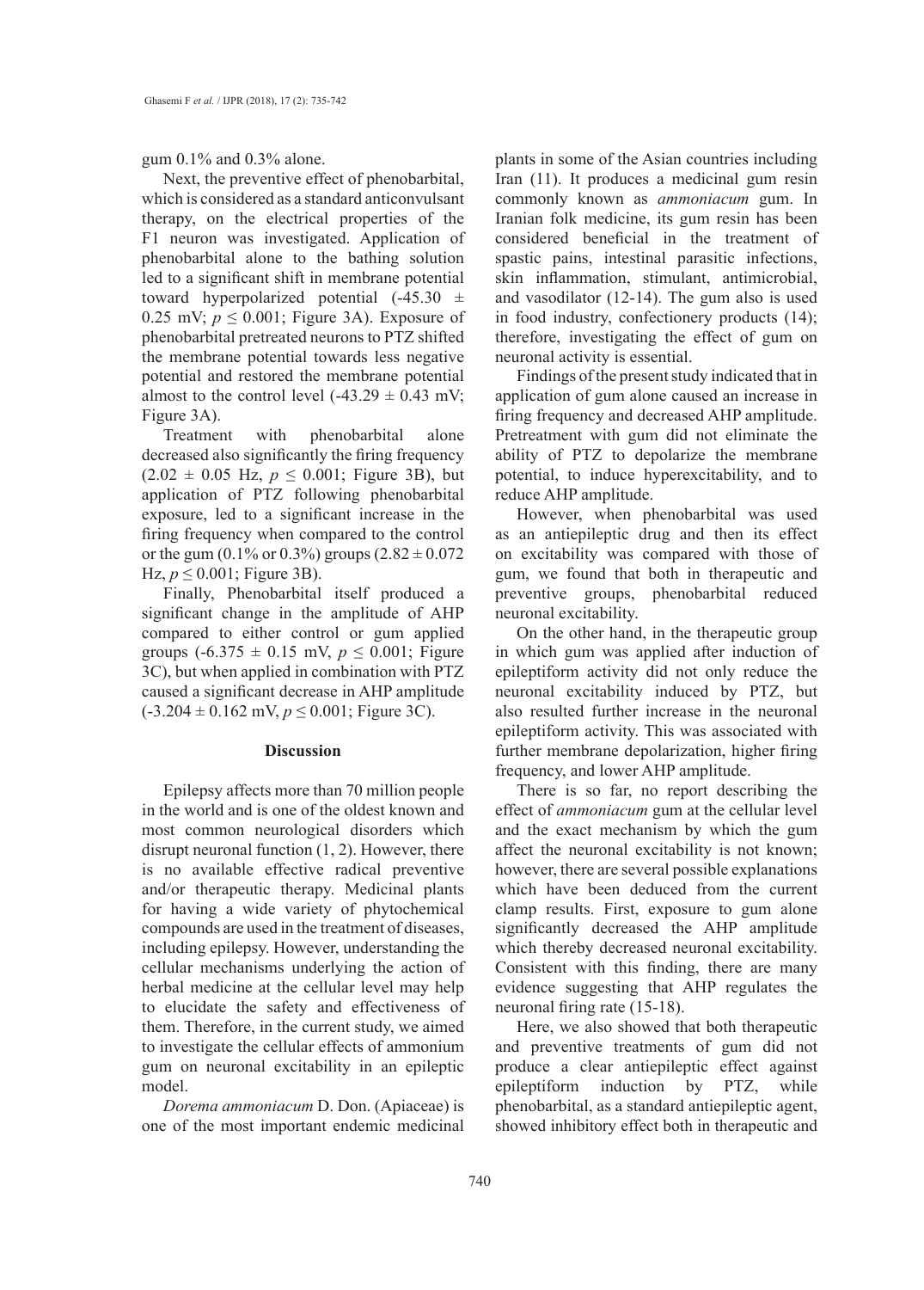prophylactic groups. Our results are in contrast to what Abizadeh *et al.* (2014) and Motevalian *et al.* (2017) observed behaviourally in an *invivo* model of epilepsy (9, 19). They reported the *in-vivo* anti-epileptic activity of *Dorema ammoniacum* gum in a rat and mice model of epilepsy induced by PTZ, respectively. Based on these *in-vivo* studies, gum appeared to have antiepileptogenic activity; however, in the present account not only the gum was a lack of antiepileptic action when applied before and after application of PTZ, but also its application alone was associated with neuronal hyperexcitability.

The discrepancy between *in-vivo* and *invitro* antiepileptic activity of the gum could be due to the animal species (rat *vs.* snail) or to the different route of gum application and possibly the dosage. In both works previously published by Abizadeh *et al.* and Motevalian *et al.*, *Dorema ammoniacum* gum was intraperitoneally injected. In systemic injection of *Dorema ammoniacum*  gum, some of the compounds in the gum that may exert excitatory action probably have been metabolized in live, which is the principal site of drug metabolism. Therefore, the excitatory fraction (s) of the gum has been greatly reduced or inactivated. Whereas, here, the direct action of the whole gum was assessed using intracellular recording technique. An excitatory compound from gum *ammoniacum* with acetylcholinesterase (AchE) inhibitory activity has been isolated and characterized by Adhami and colleagues (20), which may provoke seizure (21, 22).

Overall, it can be concluded that *ammoniacum* gum in therapeutic usage potentiates the PTZinduced hyperexcitation by reducing the amplitude of AHP and depolarizing the neuron which suggests the possible damping effect of gum on  $Ca^{2+}$  and/or voltage -dependent  $K^+$ channels; although this needs to be further explored by voltage clamp method. In addition, these findings indicate that a certain caution should be taken into account when *ammoniacum* gum is used.

#### **Acknowledgement**

This work was carried out as an MSc thesis financially supported by the Research Deputy of School of Medicine, Shahid Beheshti University of Medical Sciences. The authors would like to thank Dr. Asieh Shojaii who provided the gum.

#### **References**

- (1) Ngugi AK, Bottomley C, Kleinschmidt I, Sander JW and Newton CR. Estimation of the burden of active and life-time epilepsy: A meta-analytic approach. *Epilepsia* (2010) 51: 883–90.
- Murray CJ, Vos T, Lozano R, Naghavi M, Flaxman (2)AD, Michaud C, Ezzati M, Shibuya K, Salomon JA, Abdalla S, Aboyans V, Abraham J, Ackerman I, Aggarwal R, Ahn SY, Ali MK, Alvarado M, Anderson HR, Anderson LM, Andrews KG, Atkinson C, Baddour LM, Bahalim AN, Barker-Collo S, Barrero LH, Bartels DH, Basáñez MG, Baxter A, Bell ML, Benjamin EJ, Bennett D, Bernabé E, Bhalla K, Bhandari B, Bikbov B, Bin Abdulhak A, Birbeck G, Black JA, Blencowe H, Blore JD, Blyth F, Bolliger I, Bonaventure A, Boufous S, Bourne R, Boussinesq M, Braithwaite T, Brayne C, Bridgett L, Brooker S, Brooks P, Brugha TS, Bryan-Hancock C, Bucello C, Buchbinder R, Buckle G, Budke CM, Burch M, Burney P, Burstein R, Calabria B, Campbell B, Canter CE, Carabin H, Carapetis J, Carmona L, Cella C, Charlson F, Chen H, Cheng AT, Chou D, Chugh SS, Coffeng LE, Colan SD, Colquhoun S, Colson KE, Condon J, Connor MD, Cooper LT, Corriere M, Cortinovis M, de Vaccaro KC, Couser W, Cowie BC, Criqui MH, Cross M, Dabhadkar KC, Dahiya M, Dahodwala N, Damsere-Derry J, Danaei G, Davis A, De Leo D, Degenhardt L, Dellavalle R, Delossantos A, Denenberg J, Derrett S, Des Jarlais DC, Dharmaratne SD, Dherani M, Diaz-Torne C, Dolk H, Dorsey ER, Driscoll T, Duber H, Ebel B, Edmond K, Elbaz A, Ali SE, Erskine H, Erwin PJ, Espindola P, Ewoigbokhan SE, Farzadfar F, Feigin V, Felson DT, Ferrari A, Ferri CP, Fèvre EM, Finucane MM, Flaxman S, Flood L, Foreman K, Forouzanfar MH, Fowkes FG, Fransen M, Freeman MK, Gabbe BJ, Gabriel SE, Gakidou E, Ganatra HA, Garcia B, Gaspari F, Gillum RF, Gmel G, Gonzalez-Medina D, Gosselin R, Grainger R, Grant B, Groeger J, Guillemin F, Gunnell D, Gupta R, Haagsma J, Hagan H, Halasa YA, Hall W, Haring D, Haro JM, Harrison JE, Havmoeller R, Hay RJ, Higashi H, Hill C, Hoen B, Hoffman H, Hotez PJ, Hoy D, Huang JJ, Ibeanusi SE, Jacobsen KH, James SL, Jarvis D, Jasrasaria R, Jayaraman S, Johns N, Jonas JB, Karthikeyan G, Kassebaum N, Kawakami N, Keren A, Khoo JP, King CH, Knowlton LM, Kobusingye O, Koranteng A, Krishnamurthi R, Laden F, Lalloo R, Laslett LL, Lathlean T, Leasher JL, Lee YY, Leigh J, Levinson D, Lim SS, Limb E, Lin JK, Lipnick M, Lipshultz SE, Liu W, Loane M, Ohno SL, Lyons R, Mabweijano J, MacIntyre MF, Malekzadeh R, Mallinger L, Manivannan S, Marcenes W, March L, Margolis DJ, Marks GB, Marks R, Matsumori A, Matzopoulos R, Mayosi BM, McAnulty JH,